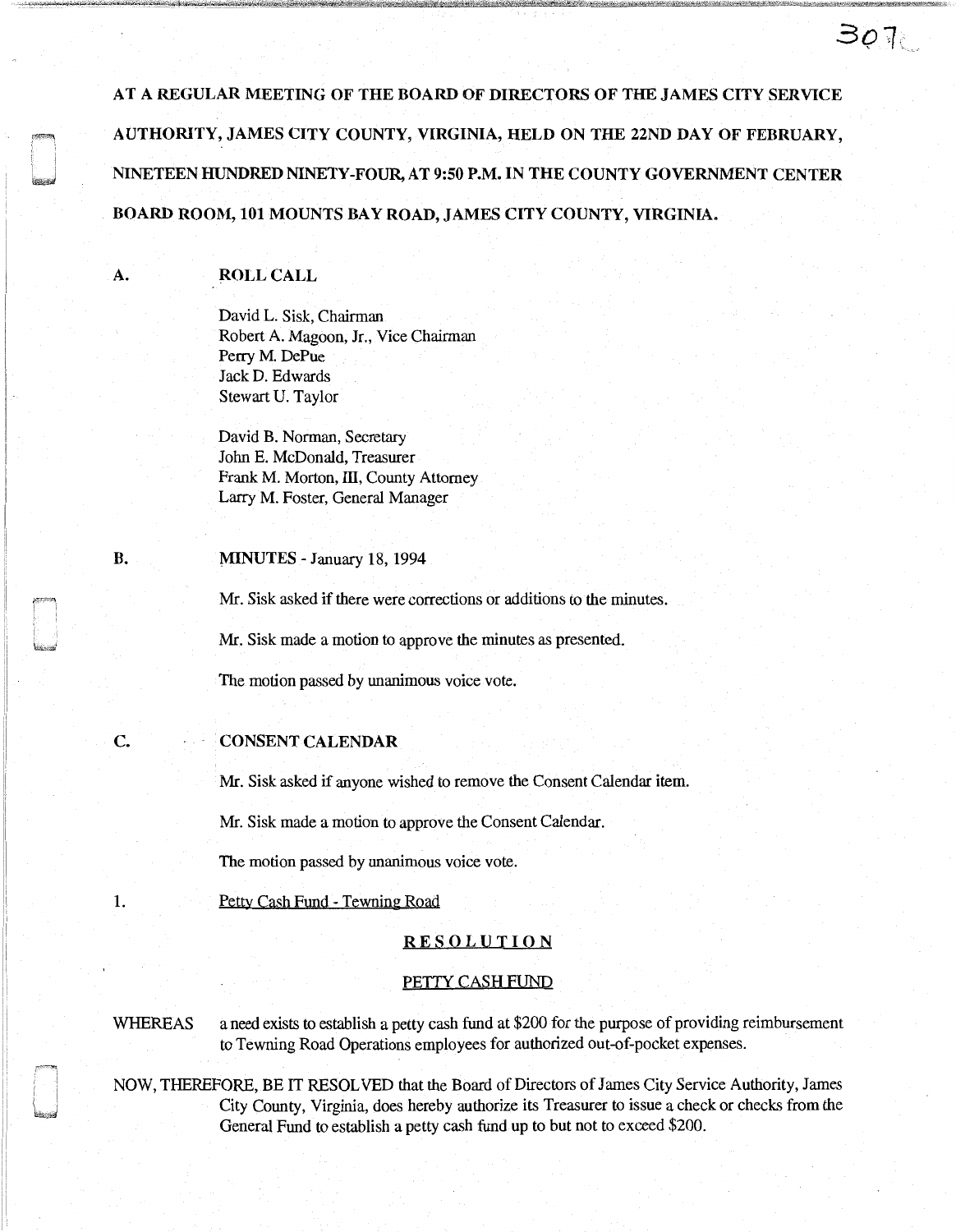# D. BOARD CONSIDERATIONS

# 1. Bid Award - Rehabilitation of Lift Station 7-3

Mr. Larry M. Foster, General Manager, James City Service Authority, stated that James City Service Authority owns and operates a wastewater pump station located in the Forest Glen Subdivision, approximately 15 years old and programmed for rehabilitation in FY 94 Capital Improvement Projects.

 $\bullet$ : I w

G ! '

Mr. Foster stated that the bid was advertised and low and responsive bid was Ferguson Construction Company for \$168,043.40.

Staff recommended approval of the resolution.

Mr. Magoon asked staff to explore the possibility of prequalification process.

Mr. DePue made a motion to approve the resolution.

The motion passed by unanimous voice vote.

### RESOLUTION

#### BID AWARD - REHABILITATION LIFT STATION 7-3

- WHEREAS, the James City Service Authority owns and operates a wastewater Lift Station (7-3) in the Forest Glen Subdivision that is slated for rehabilitation; and
- WHEREAS, the project was competitively bid with Ferguson Construction Company submitting the low bid of \$168,043.40; and
- WHEREAS, adequate funds are available in the JCSA budget to cover the costs of the project.
- NOW, THEREFORE, BE IT RESOLVED that the Board of Directors of James City Service Authority, James City County, Virginia, hereby awards the rehabilitation of Lift Station 7-3 to Ferguson Construction Company for a cost of \$168,043.40.
- 2. Bid Award Cranston's Mill Pond Road Waterline Project

Mr. Foster stated that the James City Service Authority Master Water Plan recommended installation of a waterline along Cranston's Mill Pond Road from Chickahominy Road to Jolly Pond Road. He further stated the bid was advertised and low and responsive bid was Godsey and Son, Inc., for \$214,077.20.

Staff recommended approval of the resolution.

Mr. Taylor made a motion to approve the resolution.

The motion passed by unanimous voice vote.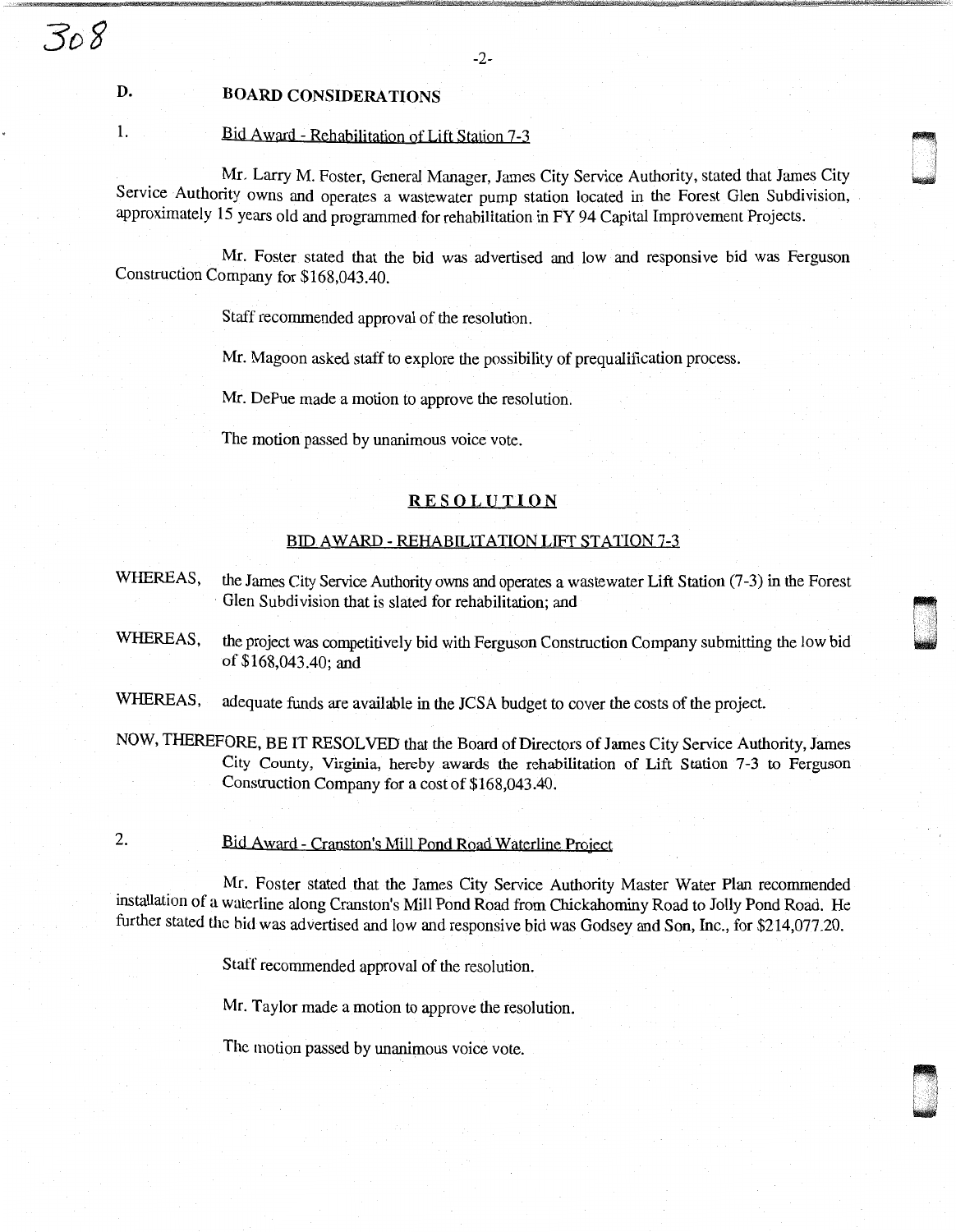# **RESOLUTION**

-3-

### BID AWARD - CRANSTON'S MILL POND ROAD WATERLINE PROJECT

- WHEREAS, the James City Service Authority competitively bid the Cranston's Mill Pond Road waterline consisting of approximately 7,800 feet of 12-inch waterline; and
- WHEREAS, Godsey and Son, Inc., submitted a low bid of \$214,077.20 for the construction of the project.
- NOW, THEREFORE, BE IT RESOLVED that the Board of Directors of the James City Service Authority, James City County, Virginia, authorizes the Authority to enter into a contract with Godsey and Son, Inc., for the completion of the Cranston's Mill Pond Road waterline project.

# 3. Bid Award - Windsor Forest Water and Sewer Project

Mr. Foster stated that installation of water and sewer lines in a section of Windsor Forest development would serve areas that are currently not served with public sewer. He further stated that the bid was advertised and low and responsive bid was Ferguson Construction Company for \$83,862.22.

Staff recommended approval of the resolution.

The Board discussed extension of the water and sewer lines and asked that the criteria for such extensions be examined during the upcoming budget process.

Mr. DePue made a motion to approve the resolution.

The motion passed by unanimous voice vote.

#### **RESOLUTION**

#### BID AW ARD - WINDSOR FOREST WATER AND SEWER PROJECT

- WHEREAS, a water and sewer facility project for the Windsor Forest subdivision was advertised and competitively bid; and
- WHEREAS, nine firms submitted bids on the project with Ferguson Construction Company, Inc., submitting a low bid of \$83,862.22; and
- WHEREAS, the bid submitted by Ferguson Construction is within estimate and budget.
- NOW, THEREFORE, BE IT RESOLVED that the Board of Directors of the James City Service Authority, James City County, Virginia, authorizes the JCSA to enter into a contract with Ferguson Construction Company, Inc., for the completion of the Windsor Forest Water and Sewer Project.

# **E. BOARD REQUESTS AND DIRECTIVES**

Mr. Sisk asked about repairs to waterline on section of road in Tutter's Neck in the Kingsmill subdivision.